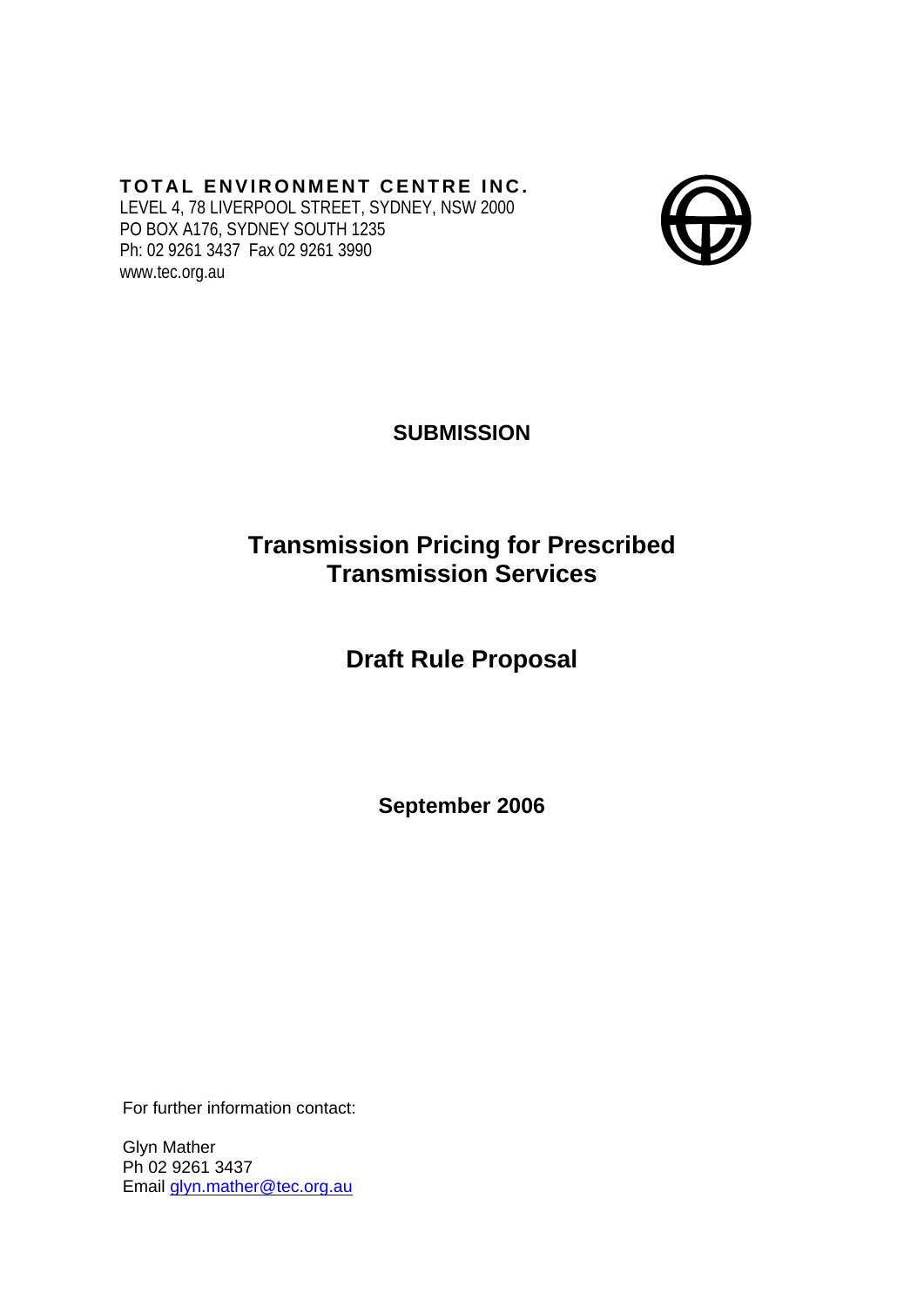## **Transmission Pricing for Prescribed Transmission Services**  Draft Rule

### **Introduction**

#### *Transmission regulation review*

Total Environment Centre (TEC) welcomes the opportunity for input into the transmission pricing review process.

We have restricted our recommendations here to selected issues, in particular:

- The Rules should refer to a Demand Management (DM) Code of Practice for distribution and transmission networks, with the NSW model adopted as a minimum (including the protocol for disclosure of information)
- Networks should be obligated to *implement* non-network solutions where more cost effective than augmentation.
- Setting a specific methodology for all network service providers would provide greater certainty and clarity (as the CPI-X building block methodology has done for revenue) than the proposed recommendation that pricing principles should rely on pricing methodology guidelines to be developed by the AER. There is so little concrete direction given that we cannot support the proposed recommendation at this stage. "Cost reflective network pricing" as a principle is desirable, particularly if all the true costs are considered, but it is not defined sufficiently in the draft Rule.
- Connection costs TEC is not convinced that the principle of shallow connection costs is being applied equitably, especially in regard to small embedded generators. Large, remote generators generally lead to overall network augmentation, thus increasing costs for consumers. The generic principle of shallow connection costs therefore needs to be modified to be more flexible.
- The AEMC should undertake a review of TUoS rebates, with due public consultation, which they raised as a possibility in the Report ( $p 86^1$  $p 86^1$ ). A resolution acceptable to all stakeholders has clearly not been reached in this stage of the review, and the AEMC has not established sufficiently that the Rules are *not* the appropriate vehicle for clarifying the situation.

<span id="page-1-0"></span> $\overline{\phantom{a}}$  $1$  Note: unless otherwise cited, all page numbers refer to  $-$  Australian Energy Market Commission, *Transmission Pricing for Prescribed Transmission Services: Rule Proposal Report*, 2006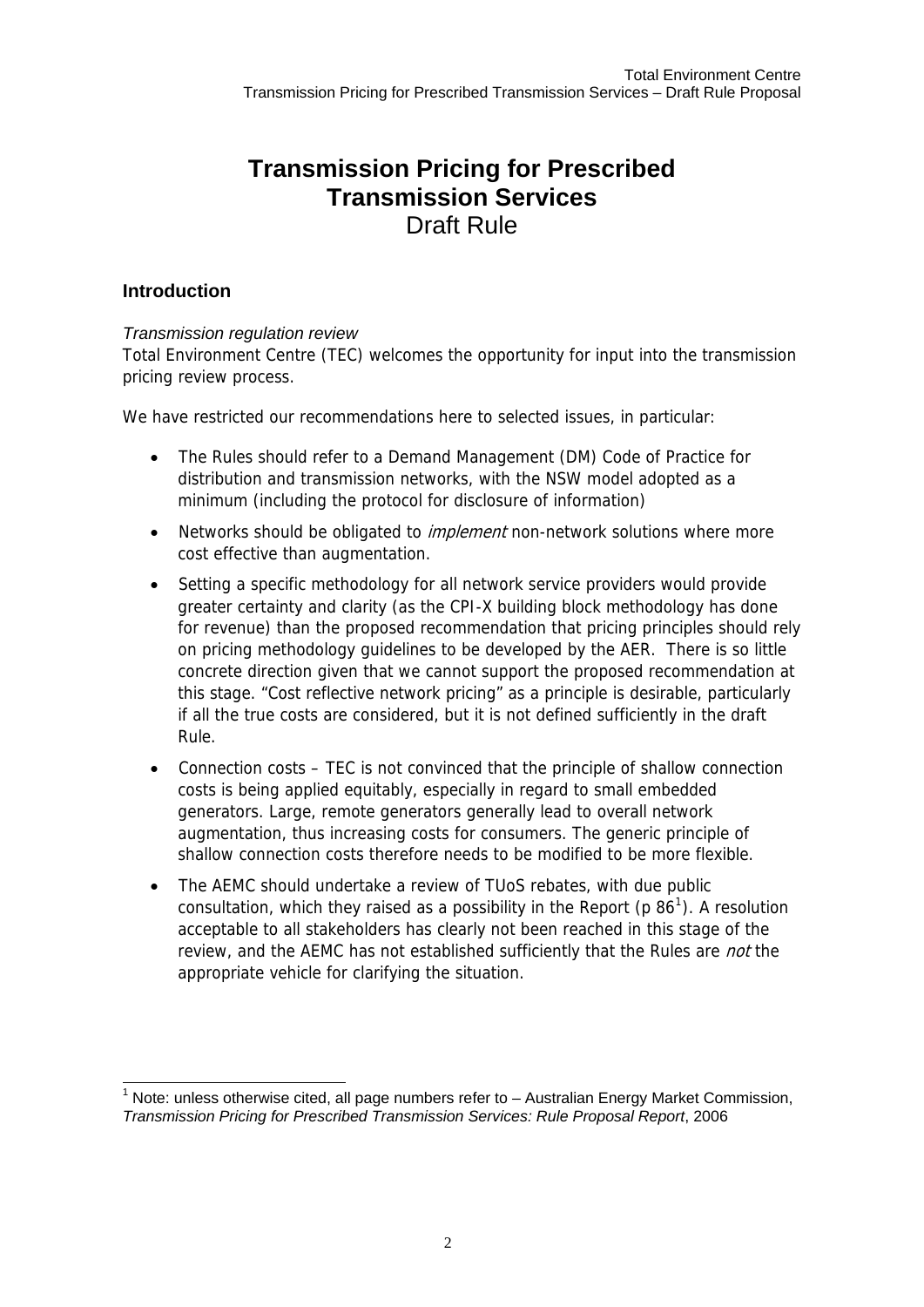#### *Demand management and the NEM*

Demand management (DM $<sup>2</sup>$  $<sup>2</sup>$  $<sup>2</sup>$ ) can take many forms and provide many benefits, for the</sup> long term interests of consumers, for enhancement of economic efficiency and for providing new avenues for competition. A report for Energy SA gives describes the advantages: "Demand Side Management activities have the potential to provide a low cost alternative to generation and transmission investments, and are often the only effective short term tool for overcoming supply side and distribution system inadequacies."<sup>[3](#page-2-1)</sup> However, DM is not being seriously addressed as an alternative to the status quo in the energy market reform program, and in the Report it is only mentioned in a cursory manner (and some of these references are in quotes from TEC's previous pricing submission).

Incentives are needed to improve this situation, since the status quo is actively working against the uptake of DM. One such incentive could be to ensure that networks are able to recoup revenue for both the cost of carrying out demand management and for the lost revenue of sales that would have been made had an augmentation gone ahead (there is a useful model in NSW, the "D-factor"). The purpose is to promote consideration of more efficient non-network solutions and, conversely, to reduce the incentive for the networks to encourage excessive consumption of electricity.

An alternative – or complementary – method of promotion would be a requirement on NSPs of a specific minimum spending level for DM: between 10% and 25% of the projected network capital expenditure could be set aside for cost-effective DM projects, on "use it or lose it" terms.

Therefore, the most important solutions for giving DM its due recognition include:

- establish a DM code of practice
- establish a DM funding mechanism
- provide transparency of pricing in relation to demand and constraints end users are currently unaware of the true price of their electricity.

#### *Scope of this submission*

We have restricted our comments in this submission to three main issues, to clarify our position in response to the draft Rule:

- Regulation of transmission pricing
- Connection costs
- TUoS rebates.

<span id="page-2-0"></span> 2 DM in this submission can be read to include 'demand response', 'demand side management', 'demand side response', 'energy efficiency' and 'non-network solutions'. In general, DM can include both the management of peak loads and energy efficiency as a way of meeting capacity requirements most cost effectively. It includes a diverse array of activities that meet energy needs, including cogeneration, standby generation, fuel switching, interruptible customer contracts, and other load shifting mechanisms.

<span id="page-2-1"></span><sup>3</sup> Energy SA, *Demand Side Management – Benefits to Industry & the Community*, 2001, p 5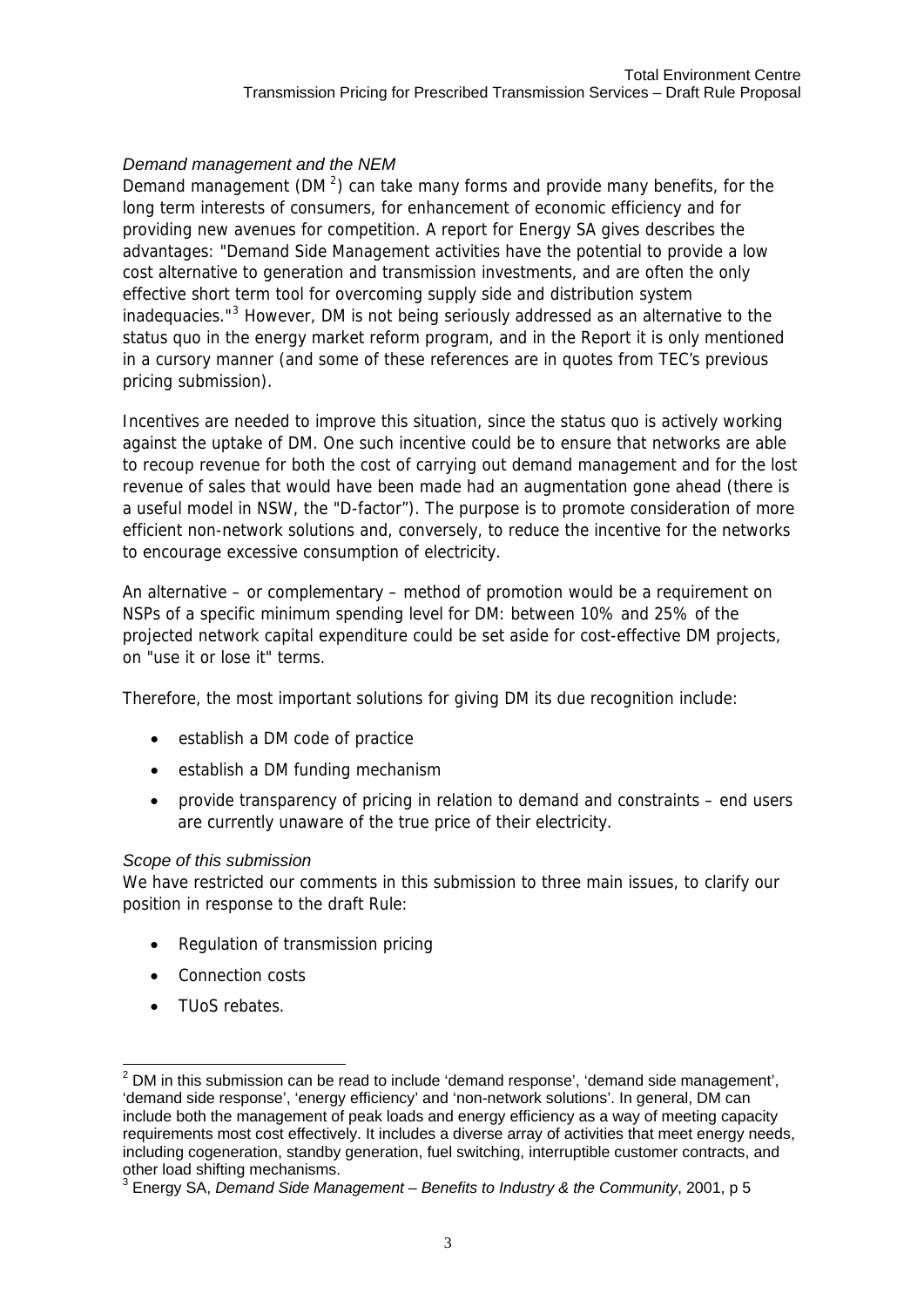### **Regulation of transmission pricing**

TEC supports the principle of "cost reflective network pricing" and it is encouraging that the AEMC has opted for transmission pricing to remain within the regulatory environment in view of "the weak commercial incentives of TNSPs to price efficiently" (p 30).

The guidelines set out in section 6A.4 of the draft Rule (particularly the Modified CRNP) address many of our concerns about locational and size differentials between generators and between loads. However, this should be taken up to the next step and a specific methodology ought to have been recommended to assist "efficient longer term investment decisions" (p 22) as well as "stability and predictability" (p 22). The argument has not been made convincingly that setting a methodology will limit efficiency.

One of the grounds for retaining the building block methodology for transmission revenue is that many stakeholders have become familiar with it and can follow the details. For instance, the Public Interest Advocacy Centre noted that: "The building blocks approach … is readily understood by end-users. To put this another way, it is an approach which consumers have come to accept and support. The reasons for any change need to be argued clearly. … the building block approach offers regulatory certainty both to the regulated entities and end-users."<sup>[4](#page-3-0)</sup> They add that other methods "are lacking in transparency"; a common methodology also provides a baseline to judge one business against another. It is probable that the existing Rules regarding transmission pricing need amending, but simply setting guidelines seems to be an inadequate response.

Presumably the AER will expose its draft of pricing methodology guidelines for public consultation, but the AEMC's solution – to hand it over to the AER's discretion – does not promote certainty within the NEM and risks allowing the guidelines to fall into a policy void due to lack of direction. The draft Rule gives a reasonable coverage of guidelines – particularly the modified CRNP – but there is insufficient reason presented for *not* setting a methodology for TNSPs to follow. The AEMC has noted that it will, "set out principles for their implementation by TNSPs as they develop pricing methodologies". This leaves stakeholders up in the air as to final results and it limits transparency.

As we noted in the previous submission:

A more prescribed system for pricing could also reduce variation across jurisdictions, and aid in TNSPs allocating prices more efficiently.

#### **Connection costs**

The principle of shallow connection costs essentially advantages large, remote generators. As quoted in the Report (p 38), the Group proposed a solution which would, "help ensure efficient locational decisions for new generation investment because generators would face the cost consequences of their actions." TEC would have to agree with the principle (even if not the solution) since the presence of a new, large generator

<span id="page-3-0"></span> 4 Public Interest Advocacy Centre, *Submission on Transmission Revenue Requirements: Issues Paper,* November 2005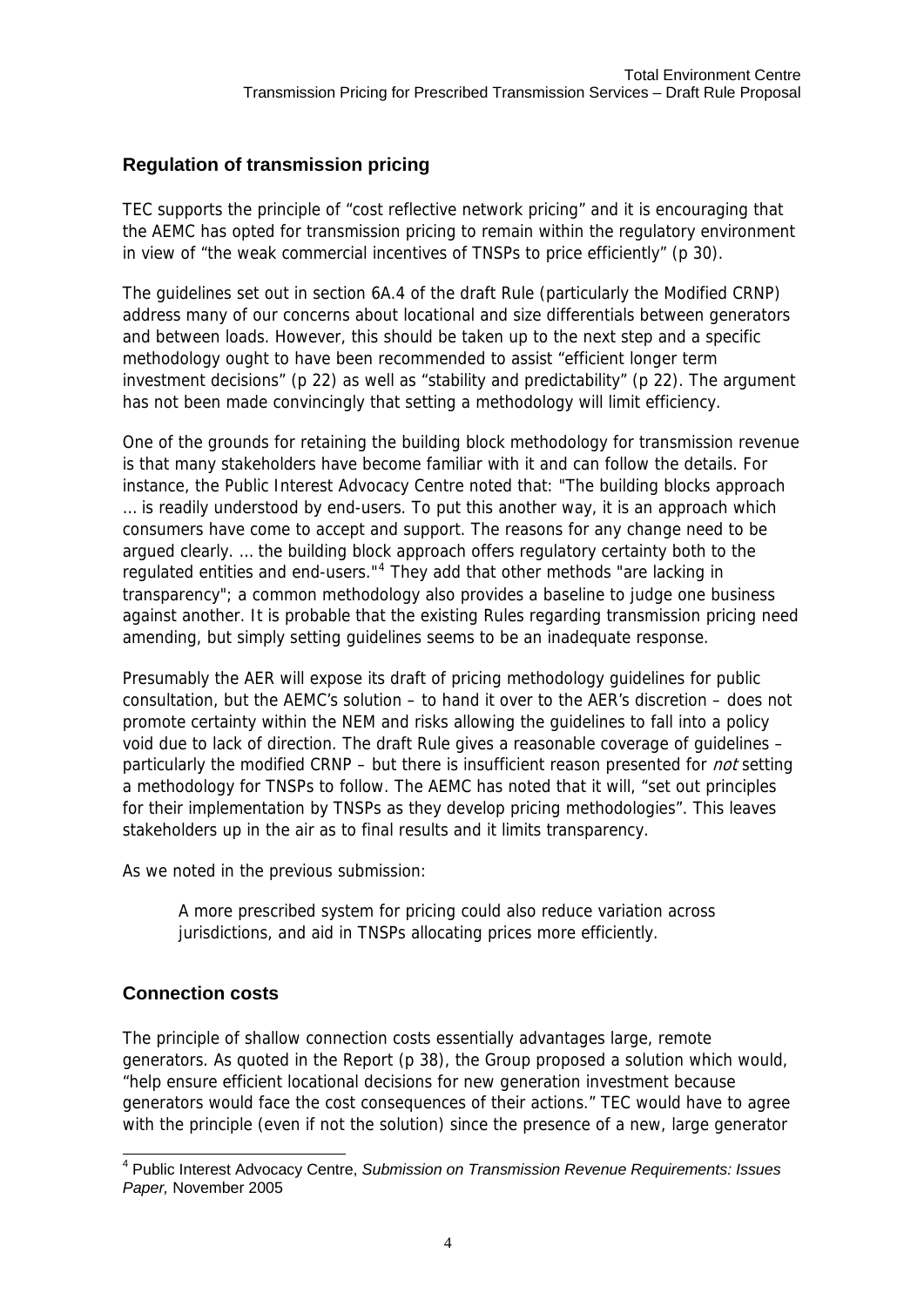usually leads to wide-scale network augmentation; and we note that knowledge of a proposal for a new, large generator usually causes a transmission network operator to consider augmentation.

In contrast, smaller, local generators may be charged for upgrades to the network, where the extra load necessitates some augmentation of the system beyond those required specifically for the new connection (deep connection costs). This is inequitable when large, remote generators are only charged shallow connection costs. This contravenes the general principle of paying shallow costs and the spirit of "open access" the NEM is based on. It also encourages a less reliable system of large, remote generators over many small, distributed generators which offer increased whole of system reliability.

There needs to be a mechanism where small generators are not charged for augmentation, since they may only be tipping the balance, with large generators having contributed the major load; this is not an efficient or equitable system since it runs the risk of excluding competition. The VENCorp guidelines do go some way towards ameliorating this possibility – that is, establishing "the dividing line between costs that connecting parties should be obliged to pay for, and costs that should be passed on to transmission network users at large" (p 42) – and are worth further investigation.

The AEMC notes that it would welcome discussion of the appropriateness of VENCorp's guidelines, but it has not outlined a process to facilitate this.

## **Transmission Use of System rebates**

We commend the AEMC for the extensive coverage of Transmission Use of System (TUoS) rebate issues in the Report. We are disappointed, however, that the AEMC has decided that the provisions in the Rules should essentially remain unchanged: "The effect of these changes is to preserve the status quo in relation to TUoS rebates." (p 87) This position is unsatisfactory and a good reason is given in the Report for this interpretation: "allowing the rebate to apply to demand side management and non-electricity alternatives as well as embedded generation, as these other options may also help defer or avoid the need for transmission investment …" (p 81).

We reiterate our argument for revision of the Rules, as quoted in the Report (p 82) as embedded generation offers a range of benefits not are not reflected in the current method of calculating avoided TUoS rebates.

If the AEMC considers that a change in the Rules is not the way to amend inequitable compensation for avoided TUoS charges, then it would be helpful if an alternative route could be proposed.

A particular problem with the findings is that, once again, demand-side and non-network alternatives are sidelined. There is a real need to address their value to the NEM in some rigorous fashion, rather than saying, as the AEMC does, that the current situation will suffice. It is clear from submissions by other organisations referred to in the Report (such as Major Energy Users, United Energy and TransGrid, as reported in Section 7) that many participants are unsure whether the costs and benefits of these alternatives can be